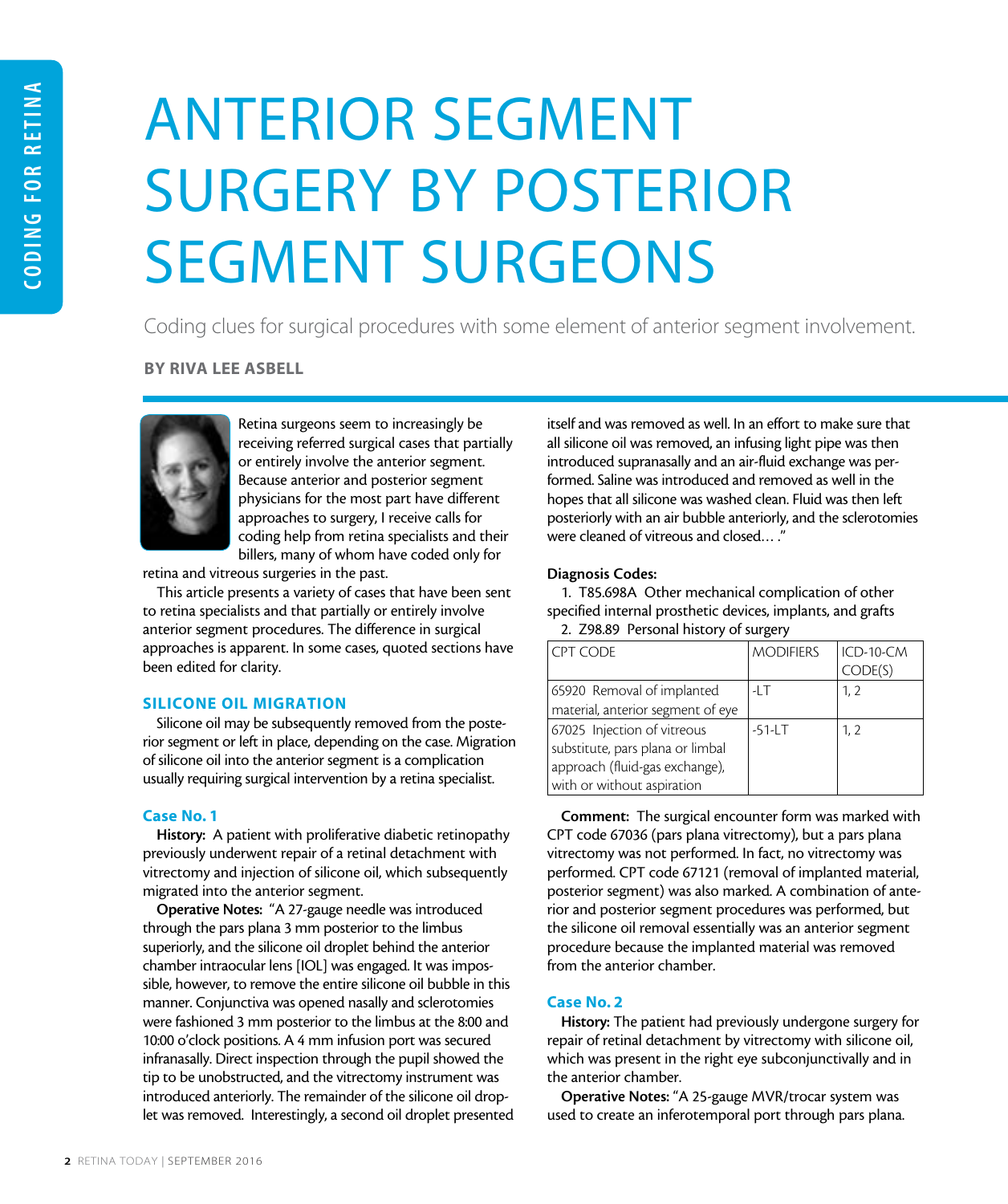A similar technique was used to create superotemporal and superonasal ports… . A nasal peritomy was performed, and subconjunctival oil was excised. A supersharp was used to make a paracentesis superonasally and another temporally. The oil was then irrigated out of the anterior chamber. The oil was then attempted to be removed through the ports; however, there was no posterior egress. Once adequately flushed, the paracenteses were hydrated and found to be watertight … ."

#### Diagnosis Codes:

1. T85.698A Other mechanical complication of other specified internal prosthetic devices, implants, and grafts

2. Z98.89 Personal history of surgery

| I CPT CODE                        | <b>MODIFIERS</b> | ICD-10-CM |
|-----------------------------------|------------------|-----------|
|                                   |                  | CODE(S)   |
| 65920 Removal of implanted        | -RT              | 1, 2      |
| material, anterior segment of eye |                  |           |
| 65800 Paracentesis of anterior    | $-51 - RT$       | 1, 2      |
| chamber of eye with removal of    |                  |           |
| aqueous                           |                  |           |

#### Comments:

• Please note that the operative notes on this case come from an academic center and were dictated by a resident.

• CPT code 65920 is usually used for procedures involving removal of an IOL (without secondary implantation at the same session); however, the code itself refers to anterior segment and was selected over excision of a conjunctival lesion.

• CPT code 65800 is used for the anterior chamber washout.

#### APPOSITIONAL SUPRACHOROIDAL **HEMORRHAGES**

The case below involves appositional suprachoroidal hemorrhages, glaucoma, calcified band keratopathy, and chronic pupillary membrane.

#### Case No. 3

History: The patient presented with the diagnoses listed below for problems in the left eye and was taken to surgery by the retinal surgeon.

Operative Notes: "A combination of a Bard-Parker knife and Colibri forceps was used to remove heavy calcific band keratopathy. Next, a 25-gauge trocar was placed into the nearly flat anterior chamber superonasally and the infusion port was connected. A 20-gauge sutureless trocar was then positioned in the suprachoroidal space inferonasally, and drainage of serosanguineous fluid was obtained. The anterior chamber flattened markedly. Next, a second 25-gauge cannula was placed inferotemporally, and the infusion port was switched to that location into the anterior chamber. From the superonasal port, end-gripping forceps and vitrectomy

CPT specifies that if the code does not describe what was performed, then the *unlisted* code must be used. "

were used to open up as much of the pupillary membrane as possible. It was quite thickened and hard, but the lens implant was exposed and the edges of the pupil as well. No further drainage was obtained moving the choroidal drainage trocar inferonasally, so this was removed… . It was felt that adequate choroidal drainage had been obtained… ."

#### Diagnosis Codes:

1. H31.302 Unspecified choroidal hemorrhage, left eye (there is no diagnosis code for appositional suprachoroidal hemorrhages)

- 2. H21.42 Pupillary membranes, left eye
- 3. H44.412 Flat anterior chamber, hypotony of left eye
- 4. H18.422 Band keratopathy, left eye
- 5. Z98.89 Personal history of surgery

| <b>CPT CODE</b>                     | <b>MODIFIERS</b> | ICD-10-CM |
|-------------------------------------|------------------|-----------|
|                                     |                  | CODE(S)   |
| 67015 Aspiration or release of      | $-1.1$           | 1.5       |
| vitreous, subretinal or choroidal   |                  |           |
| fluid, pars plana approach          |                  |           |
| (posterior sclerotomy)              |                  |           |
| 65865 Severing adhesions of         | $-51 - L$ T      | 2.5       |
| anterior segment of eye, incisional |                  |           |
| technique (with or without          |                  |           |
| injection of air or liquid)         |                  |           |
| 66020 Injection, anterior chamber   | $-51 - L$ T      | 3, 5      |
| of eye; air or liquid               |                  |           |
| 65435 Removal of corneal            | $-51 - LT$       | 4,5       |
| epithelium; with or without chemo-  |                  |           |
| cauterization (abrasion, curettage) |                  |           |

Comment: This case presents both CPT and ICD-10-CM coding issues. It is not uncommon to find that no procedure code or diagnosis code fits exactly. CPT specifies that, if the code does not describe what was performed, then the *unlisted* code must be used. Unfortunately, use of the dreaded unlisted code results in the claim being pulled out of standard processing and consequently a long wait for payment. Also, an ambulatory surgery center (ASC) has no way of processing unlisted codes, so the claim cannot be paid for the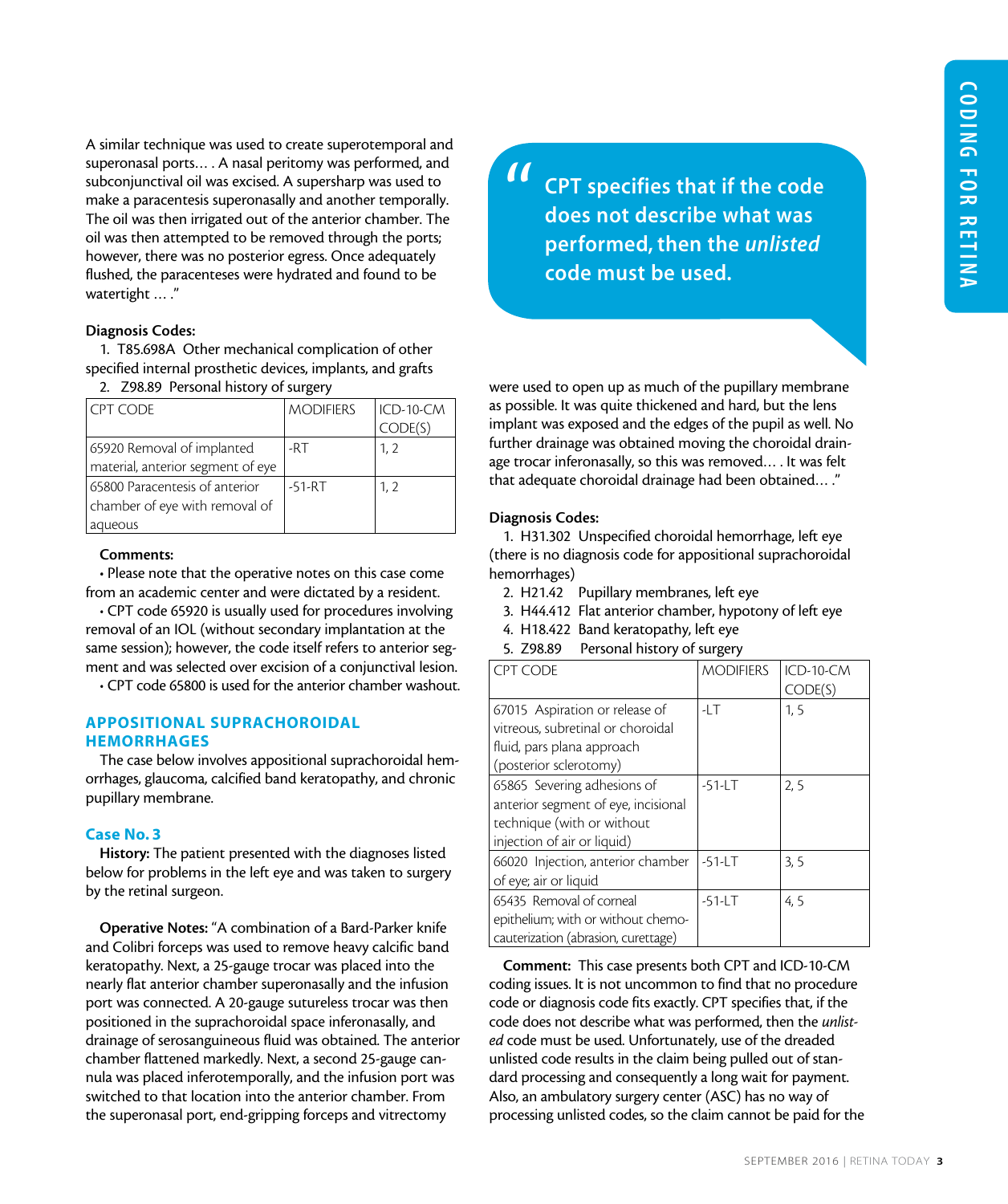ASC. In my opinion, the second diagnosis code and CPT code 65865 were accurate enough to use in this complicated case.

#### IOL RETRIEVAL AND REPLACEMENT (SAME SESSION SURGERY) Case No. 4

History: The patient had previously undergone a trabeculectomy and presented with an IOL malpositioned in the posterior segment of the left eye.

Operative Notes: "A dislocated lens was noted posterior to the iris. The eye felt soft. A superior limbal conjunctival incision was made from 3 o'clock to 9 o'clock. There was a trabeculectomy bleb superotemporally that appeared to be leaking. A 23-gauge trocar was placed in the inferotemporal quadrant 3.5 mm from the limbus. The infusion cannula was placed in the trocars, and correct position within the vitreous cavity was confirmed prior to starting the infusions. At this point, it was obvious that the trabeculectomy flap would prevent successful completion of the IOL exchange, and so interrupted 8-0 nylon sutures were used to close the trabeculectomy flap on the sclera. The pupil was small, and therefore equidistant iris hooks were placed to enlarge the pupil using a 25-gauge needle to make the limbal incision. Next, temporal and nasal trocars were placed 3.5 mm posterior to the limbus. The light pipe and vitrector were introduced into the vitreous cavity, and under BIOM viewing the posterior segment was inspected. The IOL was displaced into the posterior segment. A core vitrectomy was performed. Intravitreal Kenalog [triamcinolone acetonide, Bristol-Myers Squibb] was injected to visualize any remaining vitreous. Vitreous traction was removed from the IOL implant … . Next, attention was redirected to the anterior segment. A 7 mm long scleral tunnel was created superonasally, avoiding the area of the previous trabeculectomy flap. A keratome was used to enter the anterior chamber. Viscoelastic was injected into the anterior chamber … The IOL was grasped using the extrusion cannula. It was brought to the anterior chamber, and the leading haptic was externalized through the scleral tunnel incision. The scleral tunnel was then enlarged to a full 7 mm, and the one-piece IOL was extracted from the anterior chamber … The vitrectomy handpiece was used to created a temporal iridectomy … An anterior chamber IOL was placed in the anterior chamber over the iris plane … ."

This case can be coded two ways; the choice is yours. Option 1

#### Diagnosis Codes:

- 1. T85.22xA Malposition of intraocular lens
- 2. T85.9xxA Other specified complications of … implants
- 3. H27.02 Aphakia, left eye
- 4. H59.89 Other postprocedural complications and disorders of eye and adnexa, not elsewhere classified
- 5. H40.10x0 Unspecified open angle glaucoma/stage unspecified
- 6. Z98.83 Filtering bleb after glaucoma surgery status
- 7. Z98.89 Personal history of surgery

| <b>CPT CODE</b>             | <b>MODIFIERS</b> | ICD-10-CM CODE(S) |
|-----------------------------|------------------|-------------------|
| 67121 Removal of            | -LT              | 1, 7              |
| implanted material,         |                  |                   |
| posterior segment;          |                  |                   |
| intraocular                 |                  |                   |
| 67036 Vitrectomy,           | -51-59-LT        | 2,7               |
| mechanical, pars plana      |                  |                   |
| approach                    |                  |                   |
| 66985 Insertion of          | $-51 - LT$       | 3,7               |
| intraocular lens prosthesis |                  |                   |
| (secondary implant), not    |                  |                   |
| associated with concur-     |                  |                   |
| rent cataract removal       |                  |                   |
| 66250 Revision or repair    | -51-59-LT        | 4, 5, 6, 7        |
| of operative wound of       |                  |                   |
| anterior segment, any       |                  |                   |
| type early or late, major   |                  |                   |
| or minor procedure          |                  |                   |
| 66625 Iridectomy, with      | -51-59-LT        | 5                 |
| corneoscleral or corneal    |                  |                   |
| section; peripheral         |                  |                   |

# Option 2

Diagnosis Codes:

- 1. T85.22xA Malposition of intraocular lens
- 2. T85.9xxA Other specified complications of … implants
- 3. H59.89 Other postprocedural complications and disorders of eye and adnexa, not elsewhere classified
- 4. H40.10x0 Unspecified open angle glaucoma/stage unspecified
- 5. Z98.83 Filtering bleb after glaucoma surgery status
- 6. Z98.89 Personal history of surgery

| CPT CODE                  | <b>MODIFIERS</b> | ICD-10-CM CODE(S) |
|---------------------------|------------------|-------------------|
| 66986 Exchange of         | -LT              | 1, 6              |
| intraocular lens          |                  |                   |
| 67036 Vitrectomy,         | $-51 - LT$       | 2,6               |
| mechanical, pars plana    |                  |                   |
| approach                  |                  |                   |
| 66250 Revision or repair  | $-51 - 59 - LT$  | 3, 4, 5, 6        |
| of operative wound of     |                  |                   |
| anterior segment, any     |                  |                   |
| type early or late, major |                  |                   |
| or minor procedure        |                  |                   |
| 66625 Iridectomy, with    | $-51-59-LT$      | 4.6               |
| corneoscleral or corneal  |                  |                   |
| section; peripheral       |                  |                   |